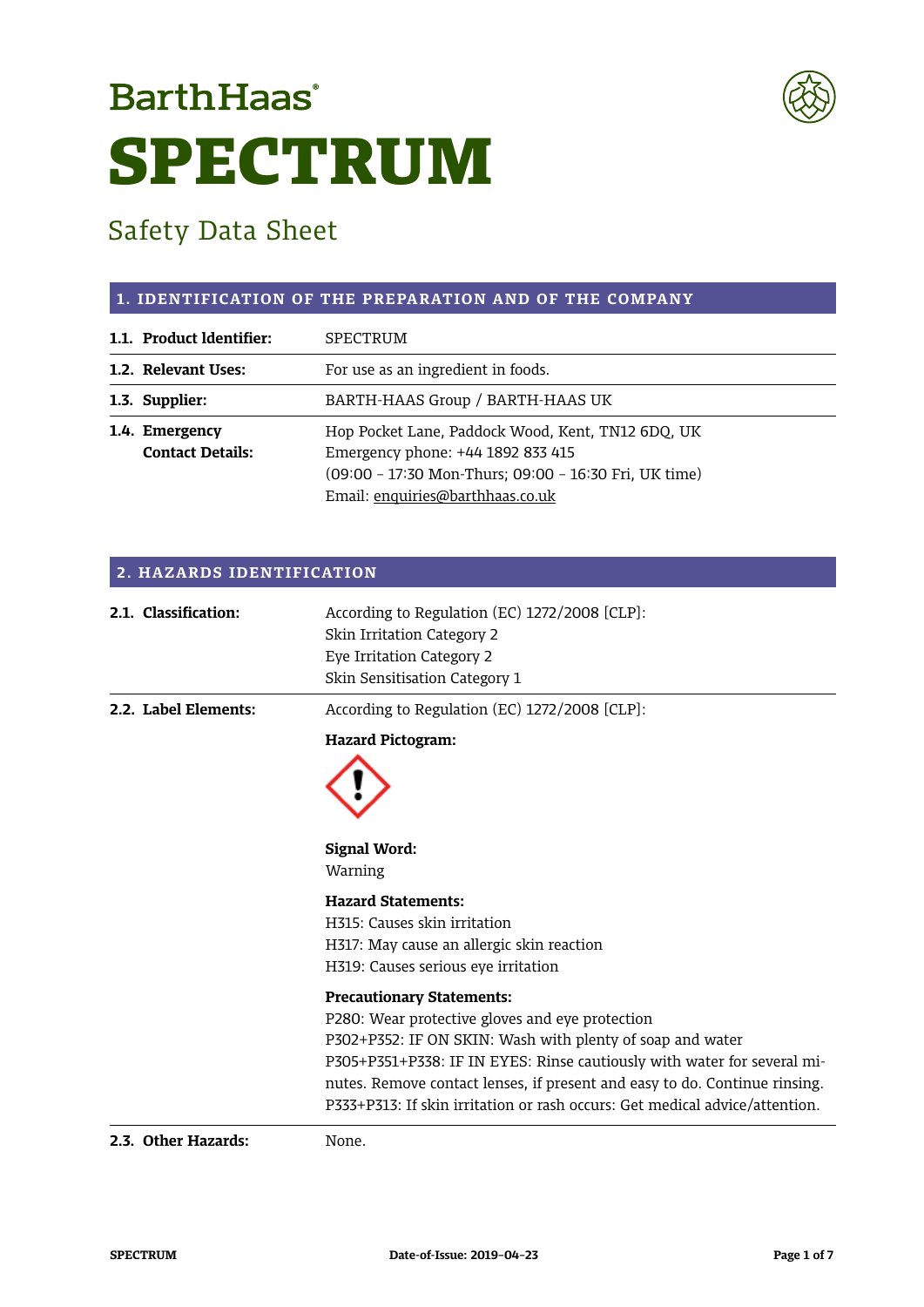**SPECTRUM** Safety Data Sheet



### **3. COMPONENTS / INFORMATION ON INGREDIENTS**

Hop Extracts, CAS: 8060-28-4, EINECS No. 232-504-3

#### **4. FIRST AID MEASURES**

| 4.1. Description of<br><b>First Aid Methods:</b>                             | Inhalation: Move to fresh air.<br>Skin Contact: Wash skin thoroughly with soap and water. If any<br>symptoms persist obtain medical attention.<br>Eye Contact: Flood the eye with plenty of water. If any symptoms<br>persist obtain medical attention.<br>Oral Ingestion: Rinse mouth out with water and drink a portion of<br>water (ca. 200ml). Vomiting may occur but should not be induced.<br>Obtain medical attention if symptoms persist. |
|------------------------------------------------------------------------------|---------------------------------------------------------------------------------------------------------------------------------------------------------------------------------------------------------------------------------------------------------------------------------------------------------------------------------------------------------------------------------------------------------------------------------------------------|
| 4.2. Most Important<br><b>Symptoms and Effects:</b>                          | Skin and eye irritation                                                                                                                                                                                                                                                                                                                                                                                                                           |
| 4.3. Indication of Imme-<br>diate Medical Attention<br>or Special Treatment: | Action as indicated in Section 4.1, above                                                                                                                                                                                                                                                                                                                                                                                                         |

#### **5. FIRE-FIGHTING MEASURES**

| 5.1. Extinguishing media: | Carbon dioxide, dry powder and foam.                                                                                            |
|---------------------------|---------------------------------------------------------------------------------------------------------------------------------|
| from Substance:           | <b>5.2. Special Hazards Arising</b> Contains hop oil. Hop oil is combustible and may give rise to hazardous<br>fumes in a fire. |
|                           | <b>5.3. Advice for Firefighters:</b> Fire fighters should wear self-contained positive pressure breathing<br>apparatus.         |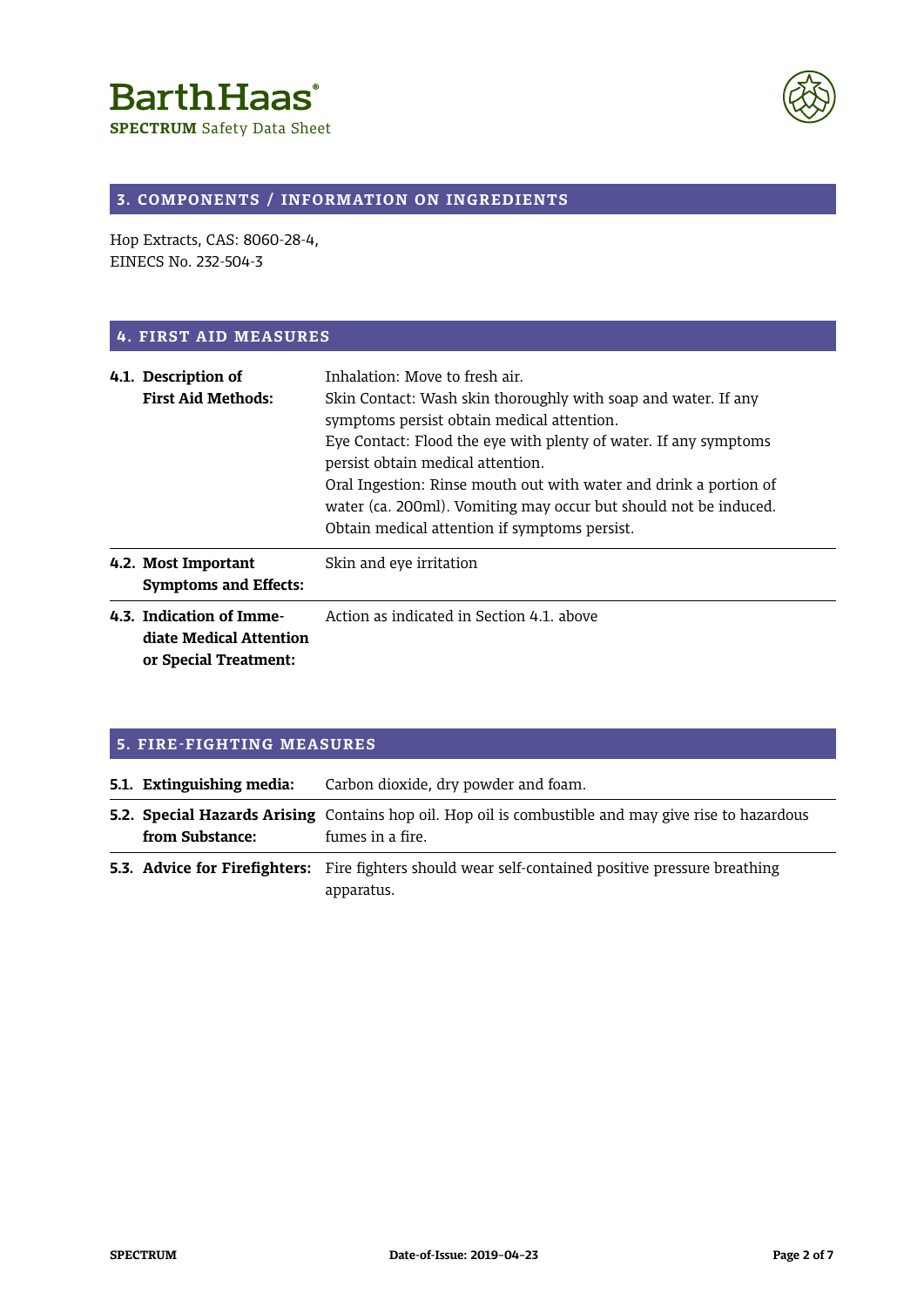**SPECTRUM** Safety Data Sheet



### **6. ACCIDENTAL RELEASE MEASURES**

| 6.1. Personal Protection:                 | Wear appropriate protective clothing - see Section 8.                                                                                                                                                                                                 |
|-------------------------------------------|-------------------------------------------------------------------------------------------------------------------------------------------------------------------------------------------------------------------------------------------------------|
| 6.2. Environmental<br><b>Precautions:</b> | Avoid sub-soil penetration. Prevent entry to sewers and public waters.<br>Do not discharge onto the ground or into watercourses.                                                                                                                      |
| 6.3. Methods for<br>Cleaning Up:          | Contain spillage using earth, sand or other inert material. Transfer to<br>suitable sealed container prior to disposal. Flush area with hot soapy<br>water to remove final traces. Use adequate ventilation or a respirator<br>if in a confined area. |

### **7. PERSONAL PROTECTION**

| 7.1. Precautions for<br>Safe Handling: | Avoid excessive contact with product. Use appropriate protective<br>clothing as indicated in Section 8. Wash hands after use.                                                    |
|----------------------------------------|----------------------------------------------------------------------------------------------------------------------------------------------------------------------------------|
| 7.2. Conditions for<br>Safe Storage:   | Store at $5 - 15$ °C (41 – 59 °F). Suitable storage is high grade stainless<br>steel, glass, high-density polyethylene, polypropylene and high phenolic<br>lacquered mild steel. |
| 7.3. Specific End Uses:                | For use as a food ingredient. It should be used in accordance with<br>applicable food legislation.                                                                               |

### **8. EXPOSURE CONTROLS / PERSONAL PROTECTION**

| 8.1. Control Parameters: | Not applicable.              |                                                  |
|--------------------------|------------------------------|--------------------------------------------------|
| 8.2. Exposure Controls:  | <b>Engineering Controls:</b> | Provide adequate ventilation.                    |
|                          | Eye/Face Protection:         | Chemical goggles must be worn during handling.   |
|                          | Hand Protection:             | PVC, rubber, latex or nitrile gloves.            |
|                          | Skin Protection:             | If danger of splashing wear PVC or rubber apron. |
|                          | Respiratory Protection:      | Not normally required.                           |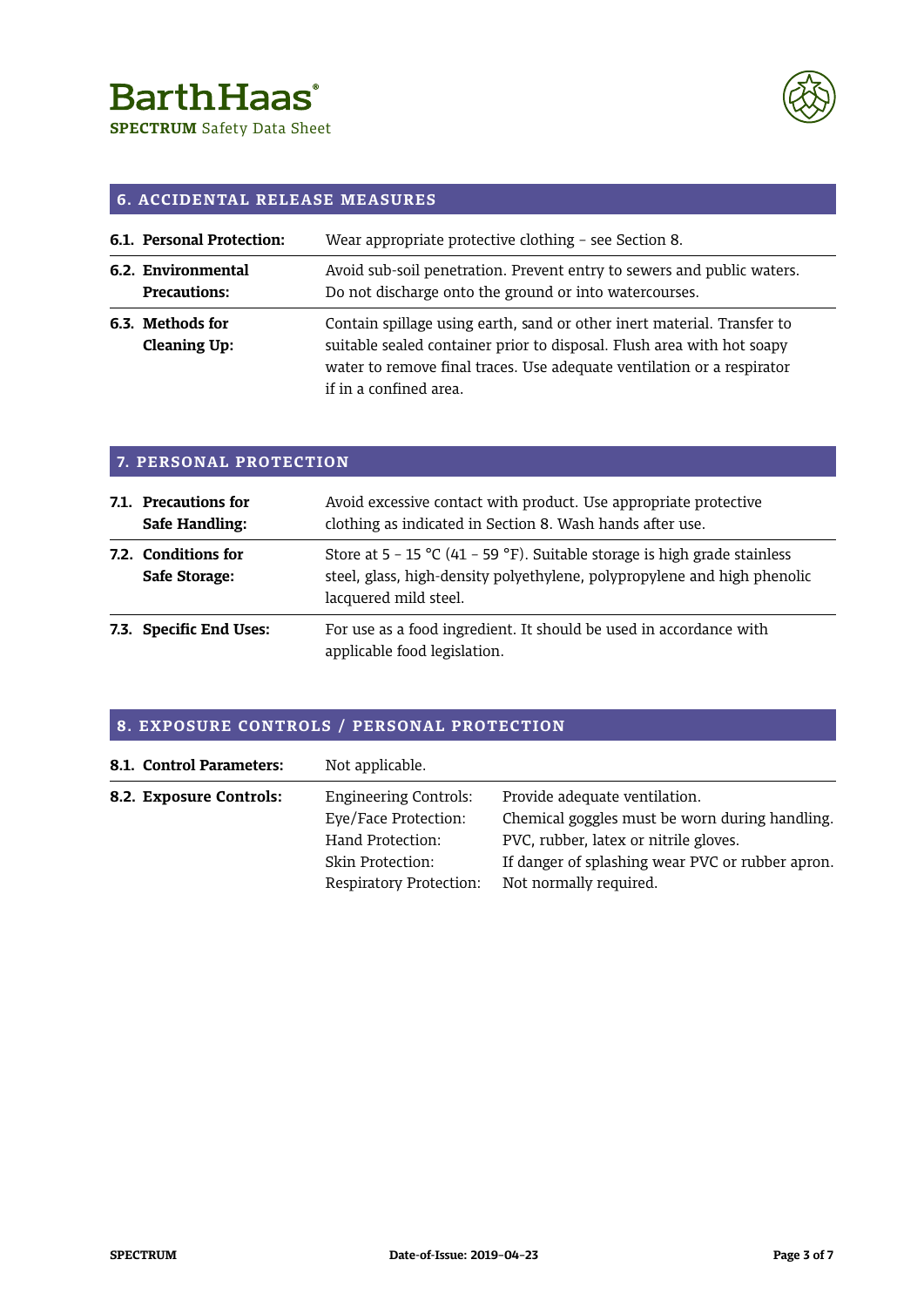**SPECTRUM** Safety Data Sheet



# **9. PHYSICAL AND CHEMICAL PROPERTIES**

| Appearance:                      | Thick brown paste                                                        |
|----------------------------------|--------------------------------------------------------------------------|
| Odour:                           | Hoppy, resinous                                                          |
| <b>Odour Threshold:</b>          | No data available                                                        |
| pH:                              | No data available                                                        |
| <b>Freezing Point:</b>           | No data available                                                        |
| <b>Boiling Point:</b>            | No data available                                                        |
| <b>Flash Point:</b>              | ca. 80 °C (176 °F) or above, depending on variety                        |
| <b>Evaporation Rate:</b>         | Not measured (substantial evaporation not expected at normal conditions) |
| Flammability:                    | Non flammable                                                            |
| <b>Upper/Lower Flammability:</b> | N/A                                                                      |
| <b>Vapour Pressure:</b>          | Not measured                                                             |
| <b>Vapour Density:</b>           | Not measured                                                             |
| Density:                         | $1.1 - 1.3$ g/cm <sup>3</sup>                                            |
| <b>Solubility in Water:</b>      | Readily dispersible                                                      |
| <b>Partition Coefficient:</b>    | Not measured                                                             |
| <b>Autoignition Temperature:</b> | N/A                                                                      |
| Decomposition<br>Temperature:    | No hazardous decomposition when used for its intended use.               |
| Viscosity at 20 °C:              | Approx. 5000 cP                                                          |
| <b>Explosive properties:</b>     | Not explosive                                                            |
| <b>Oxidising properties:</b>     | Not an oxidizing agent                                                   |

| <b>10. STABILITY AND REACTIVITY</b>                 |                                                                             |  |
|-----------------------------------------------------|-----------------------------------------------------------------------------|--|
| 10.1. Reactivity:                                   | No reactivity hazards known                                                 |  |
| 10.2. Chemical Stability:                           | Stable under normal conditions, if stored in accordance with 7.2. and 10.5. |  |
| 10.3. Possibility of<br><b>Hazardous Reactions:</b> | None known                                                                  |  |
| 10.4. Conditions to Avoid:                          | Keep container closed when not in use; avoid high temperatures.             |  |
| 10.5. Incompatible<br>Materials:                    | None known                                                                  |  |
| 10.6. Hazardous Decom-<br>position Products:        | None known                                                                  |  |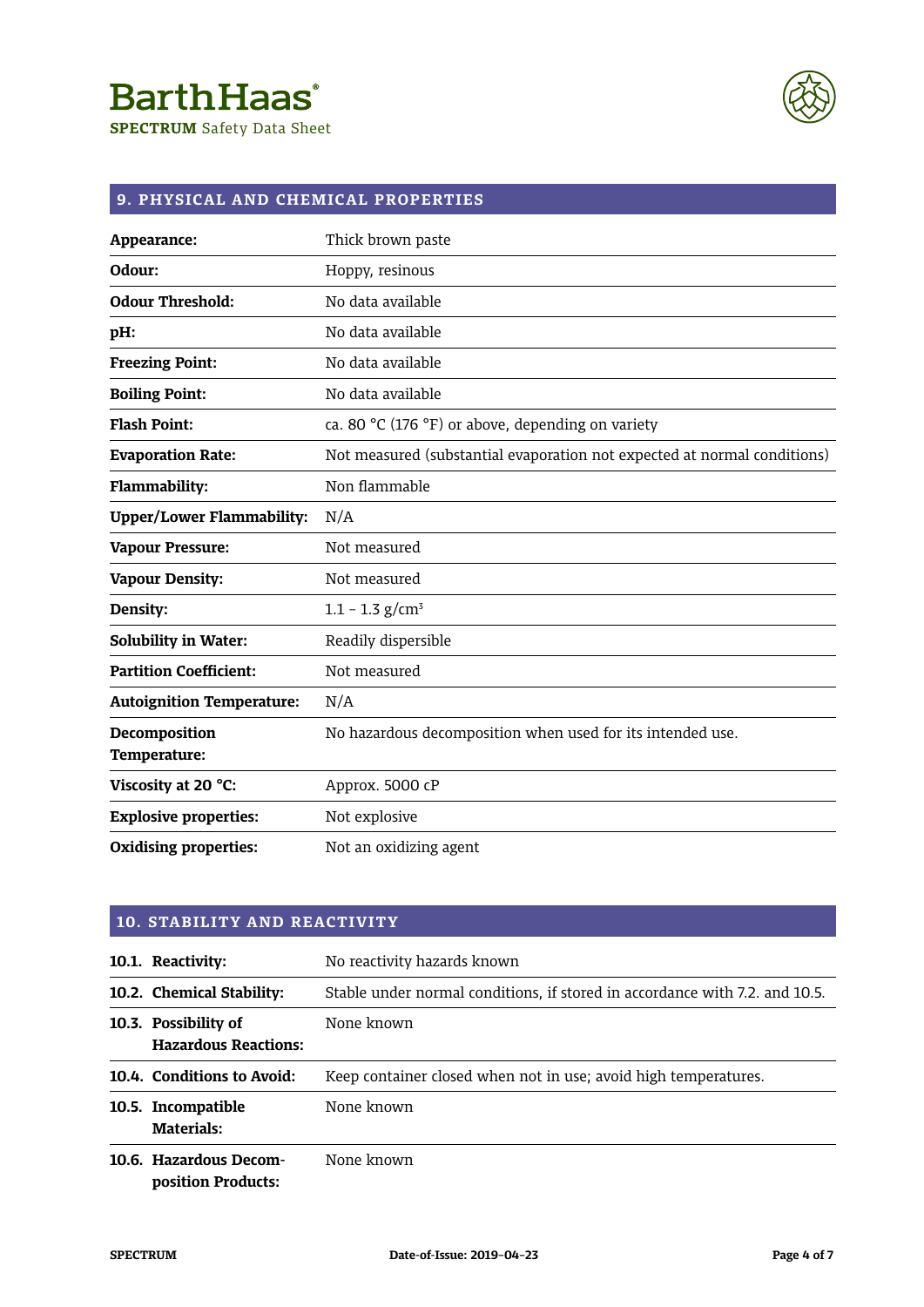# **BarthHaas**

**SPECTRUM** Safety Data Sheet



#### **11. TOXICOLOGICAL INFORMATION**

#### **11.1. Information on Toxicological Effects:**

Hop Extract has a long history of safe use as a beer ingredient.

#### **(a) Acute toxicity:**

Typical hop extracts are not classified as hazardous. Estimated ATE values (oral, dermal) are >2000 mg/kg bw.

#### **(b) Skin corrosion/irritation:**

Skin Irritation Category 2.

**(c) Serious eye damage/irritation:** Eye Irritation Category 2.

## **(d) Respiratory or skin sensitisation:**

Skin Sensitisation Category 1.

#### **(e) Germ cell mutagenicity:**

OECD Guideline 471 (Bacterial Reverse Mutation Assay) not mutagenic. Bacterial Reverse Mutation Assay on 40% β-acids: not mutagenic.

#### **(f) Carcinogenicity:**

Long history of safe use as a component of beer. Bacterial reverse mutation assay: not mutagenic.

#### **(g) Reproductive toxicity:**

Weight of evidence indicates lack of reproductive toxicity. Long history of safe use as a component of beer. Hop extracts are generally recognised as safe (GRAS) in accordance with US FDA regulation 21 CFR 182.20.

#### **(h) STOT-single exposure:**

Weight of evidence indicates safety when used for its intended use – see  $(g)$  above.

#### **(a) STOT-repeated exposure:**

Weight of evidence indicates safety when used for its intended use – see  $(g)$  above.

#### **(b) Aspiration hazard:**

Not an aspiration hazard.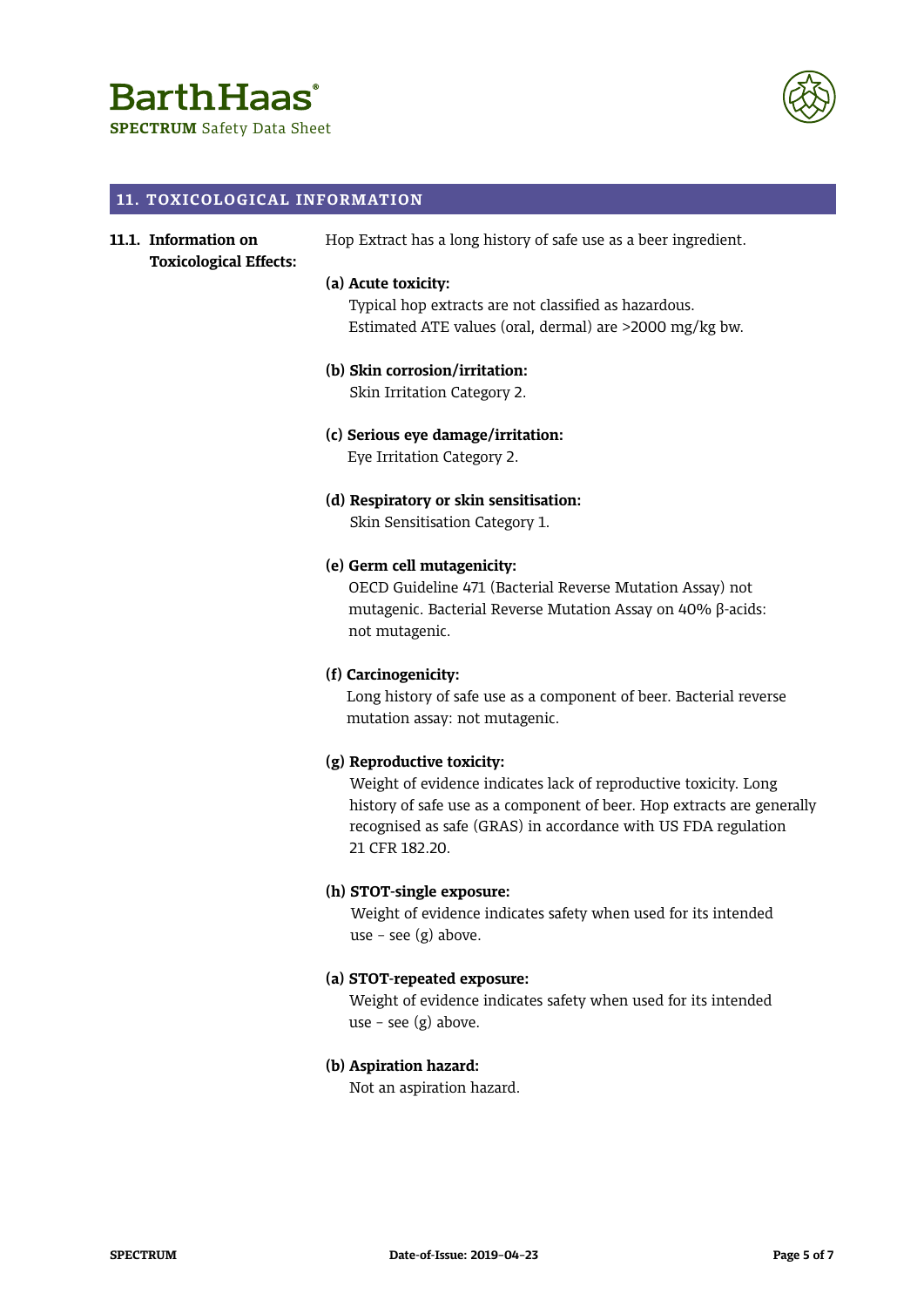**SPECTRUM** Safety Data Sheet



### **12. ECOLOGICAL INFORMATION**

| 12.1. Toxicity:                              | Toxicity to fish: Carassius auratus (goldfish) - Etude pharmacologique de<br>l'action du lupulin et de la fleur d'organer sur le poisson. Pharmaceutica<br>acta Helvetiae (1953) 28(7-8), pp.183-206: lowest dose causing adverse<br>effects estimated by calculation as ca. 80 mg/l.<br>Toxicity to Daphnia and other aquatic invertebrates:<br>EC50 - Daphnia magna (Water flea) - > 5.8 mg/l - 48 h.<br>NOEC - Daphnia magna - ca. 2.2 mg/l - 48 h.<br>Toxicity to freshwater algae:<br>EC50 - 42.7 mg/l - 48 h.<br>NOEC - 12.5 mg/l - 72 h. |
|----------------------------------------------|-------------------------------------------------------------------------------------------------------------------------------------------------------------------------------------------------------------------------------------------------------------------------------------------------------------------------------------------------------------------------------------------------------------------------------------------------------------------------------------------------------------------------------------------------|
| 12.2. Persistence and<br>degradability:      | Ultimate biodegradation (natural product).                                                                                                                                                                                                                                                                                                                                                                                                                                                                                                      |
| 12.3. Bioaccumulative<br>potential:          | Natural product, not expected to bioaccumulate.                                                                                                                                                                                                                                                                                                                                                                                                                                                                                                 |
| 12.4. Mobility in soil:                      | Log K <sub>oc</sub> 1.7 - < 4.5 (modelling by EPISuite <sup>rM</sup> )<br>Other information: low hazardous to water<br>Water contaminant class 1 (self assessment) according to VwVwS from<br>May 17 <sup>th</sup> 1999 appendix 3. Do not discharge onto the ground or into<br>watercourses.                                                                                                                                                                                                                                                   |
| 12.5. Results of PBT and<br>vPvB assessment: | This substance/mixture contains no components considered to be either<br>persistent, bioaccumulative and toxic (PBT), or very persistent and very<br>bioaccumulative (vPvB) at levels of 0.1% or higher.                                                                                                                                                                                                                                                                                                                                        |
| 12.6. Other adverse effects:                 | No data.                                                                                                                                                                                                                                                                                                                                                                                                                                                                                                                                        |

### **13. DISPOSAL CONSIDERATIONS**

| 13.1. Product disposal:   | Dispose in accordance with all applicable local and national regulations. |
|---------------------------|---------------------------------------------------------------------------|
| 13.2. Container disposal: | Labels should not be removed from containers until they have been         |
|                           | cleaned. Contaminated containers should not be treated as household       |
|                           | waste. Containers should be cleaned using appropriate methods and         |
|                           | then re-used or disposed of by landfill or incineration as appropriate.   |